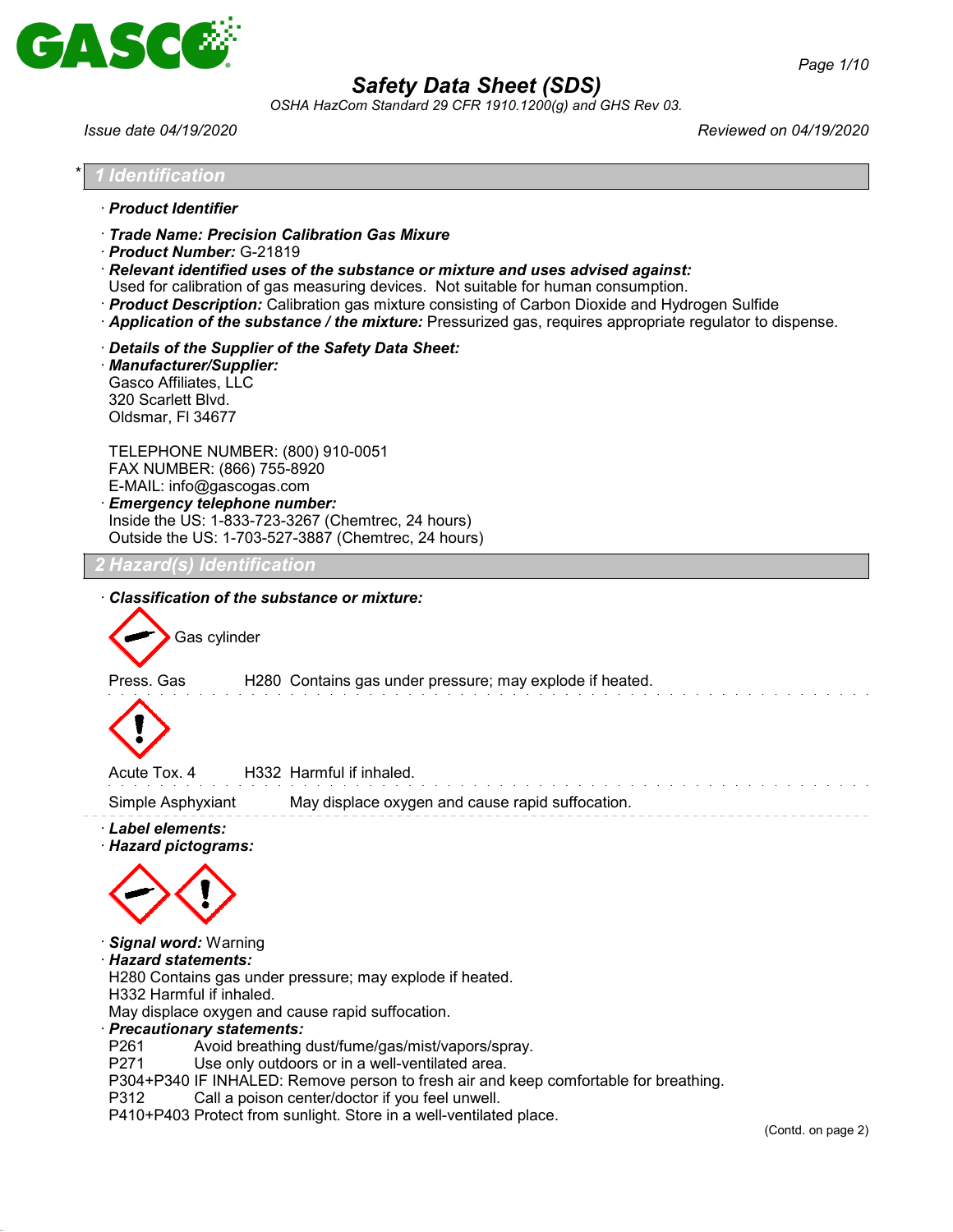*OSHA HazCom Standard 29 CFR 1910.1200(g) and GHS Rev 03.*

2

*Issue date 04/19/2020 Reviewed on 04/19/2020*

### *Trade Name: Precision Calibration Gas Mixure*

- · *Unknown acute toxicity:*
- 100 % of the mixture consists of component(s) of unknown toxicity.
- · *Classification system:*
- · *NFPA ratings (scale 0 4)*

 $\overline{0}$  $\overline{0}$ Health  $= 2$  $Fire = 0$ Reactivity =  $0$ 

The substance possesses oxidizing properties.

· *HMIS-ratings (scale 0 - 4)*

| $H$ HEALTH $2$ Health = 2 |                                          |
|---------------------------|------------------------------------------|
| <b>FIRE</b>               | $\blacksquare$ 0 $\blacksquare$ Fire = 0 |
|                           | REACTIVITY 0 Physical Hazard = 0         |

· *Hazard(s) not otherwise classified (HNOC):* None known

### *3 Composition/Information on Ingredients*

### · *Chemical characterization: Mixtures*

· *Description:* Mixture of substances listed below with non-hazardous additions.

| · Dangerous Components: |                                                                                                                                  |                   |
|-------------------------|----------------------------------------------------------------------------------------------------------------------------------|-------------------|
| $CAS: 124-38-9$         | l Carbon Dioxide                                                                                                                 | 99.99-99.9999%    |
|                         | RTECS: FF 6400000 $\diamond$ Press. Gas, H280; Simple Asphyxiant                                                                 |                   |
| CAS: 7783-06-4          | Hydrogen Sulfide                                                                                                                 | $0.0001 - 0.01\%$ |
|                         | ♦ Flam. Gas 1, H220; ♦ Press. Gas, H280; ♦ Acute Tox. 2, H330;<br>$\langle \hat{\mathbf{\bullet}} \rangle$ Aquatic Acute 1, H400 |                   |

### · *Additional information:*

The exact percentages of the ingredients of this mixture are considered to be proprietary and are withheld in accordance with the provisions of paragraph (i) of §1910.1200 of 29 CFR 1910.1200 Trade Secrets.

### *4 First-Aid Measures*

### · *Description of first aid measures*

### · *After inhalation:*

Supply fresh air. If required, provide artificial respiration. Consult doctor if symptoms persist.

In case of unconsciousness place patient stably in the side position for transportation.

### · *After skin contact:*

Generally, the product does not irritate the skin.

If skin irritation occurs, consult a doctor.

In cases of contact with liquified material, frostbite may occur. Immerse frostbite in cool-warm water and seek medical attention.

### · *After eye contact:*

Not anticipated under normal use.

Rinse opened eye for several minutes under running water. If symptoms persist, consult a doctor.

### · *After swallowing:*

Not a normal route of entry.

If swallowed and symptoms occur, consult a doctor.

- · *Information for doctor*
- · *Most important symptoms and effects, both acute and delayed:* No further relevant information available.
- · *Indication of any immediate medical attention and special treatment needed:*

No further relevant information available.

(Contd. on page 3)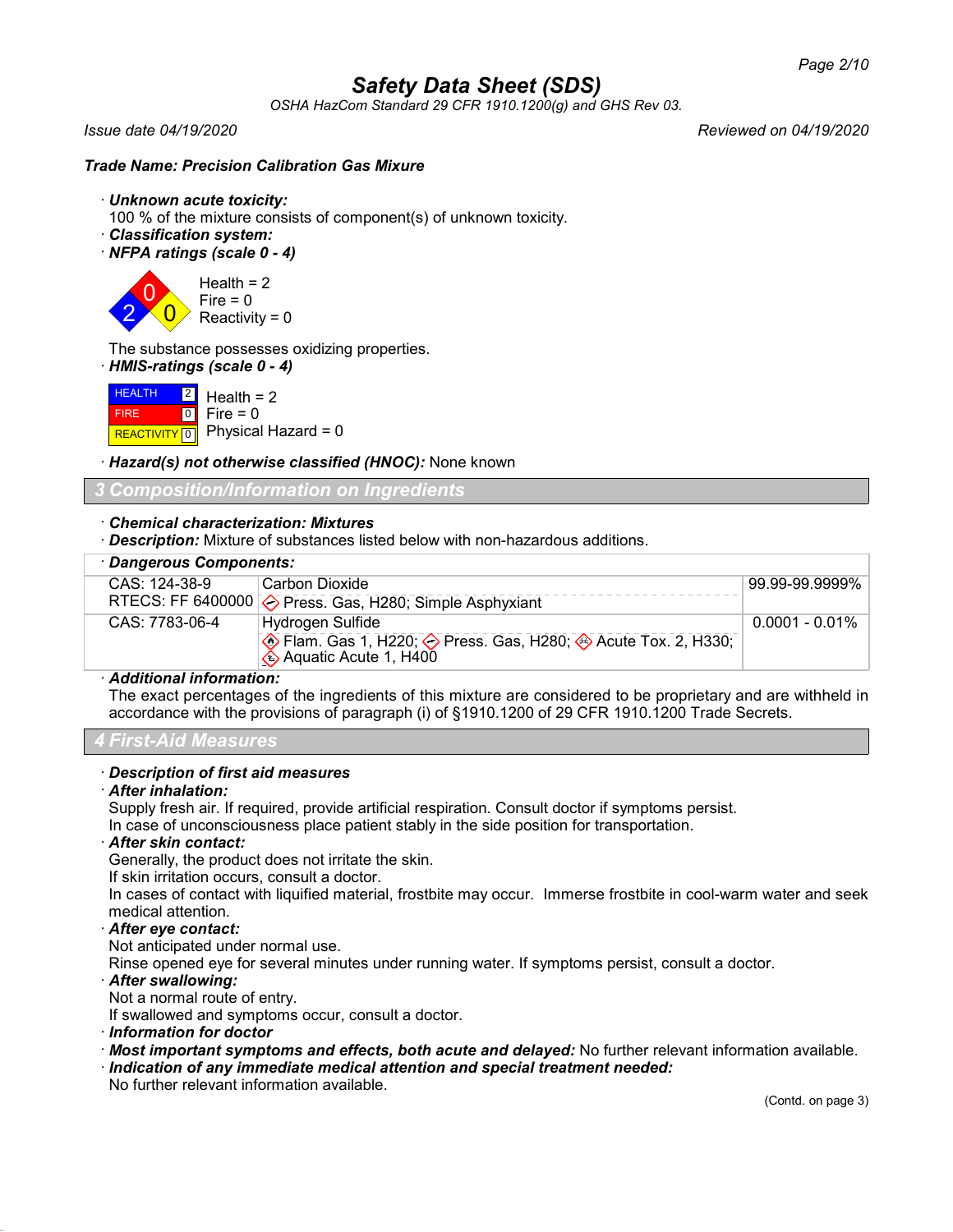*OSHA HazCom Standard 29 CFR 1910.1200(g) and GHS Rev 03.*

*Issue date 04/19/2020 Reviewed on 04/19/2020*

### *Trade Name: Precision Calibration Gas Mixure*

### *5 Fire-Fighting Measures*

- · *Extinguishing media*
- · *Suitable extinguishing agents:*

Use fire fighting measures that suit the environment.

Use water spray to cool fire-exposed containers.

- · *For safety reasons unsuitable extinguishing agents:* No further relevant information.
- · *Special hazards arising from the substance or mixture:*
- Closed containers may explode when exposed to extreme heat.

If incinerated, product will release the following toxic fumes: Oxides of Carbon and Sulfur.

### · *Advice for firefighters*

This gas mixture is not flammable; however, containers, when involved in fire, may rupture or burst in the heat of the fire. Firefighters should be aware of the presence of Hydrogen Sulfide in the gas mixture, which can cause significant health effects.

· *Special protective equipment for firefighters:*

As in any fire, wear self-contained breathing apparatus pressure-demand (NIOSH approved or equivalent) and full protective gear to prevent contact with skin and eyes.

### *6 Accidental Release Measures*

- · *Personal precautions, protective equipment and emergency procedures:*
- Ensure adequate ventilation.

Wear protective equipment. Keep unprotected persons away.

Keep people at a distance and stay upwind.

**Environmental precautions:** Inform authorities in case of gas release.

· *Methods and material for containment and cleaning up:*

Dispose of contaminated material as waste according to section 13.

Ensure adequate ventilation.

Dispose of the collected material according to regulations.

· *Reference to other sections:*

See Section 7 for information on safe handling.

See Section 8 for information on personal protection equipment.

See Section 13 for disposal information.

### · *Protective Action Criteria for Chemicals*

| $PAC-1$ :                     |                 |
|-------------------------------|-----------------|
| 7783-06-4 Hydrogen Sulfide    | $ 0.51$ ppm $ $ |
| $PAC-2$ :                     |                 |
| 7783-06-4 Hydrogen Sulfide    | 27 ppm          |
| $PAC-3$ :                     |                 |
| 7783-06-4 Hydrogen Sulfide    | 50 ppm          |
| <b>7 Handling and Storage</b> |                 |

### · *Handling*

### · *Precautions for safe handling:*

Ensure good ventilation/exhaustion at the workplace.

Be aware of any signs of dizziness or fatigue; exposures to fatal concentrations of this gas mixture could occur without any significant warning symptoms due to the potential for oxygen deficiency (simpl asphyxiation). Do not attempt to adjust, repair or in any other way modify the cylinders containing this gas mixture. If there is a malfunction or another type of operational problem, contact nearest distributor.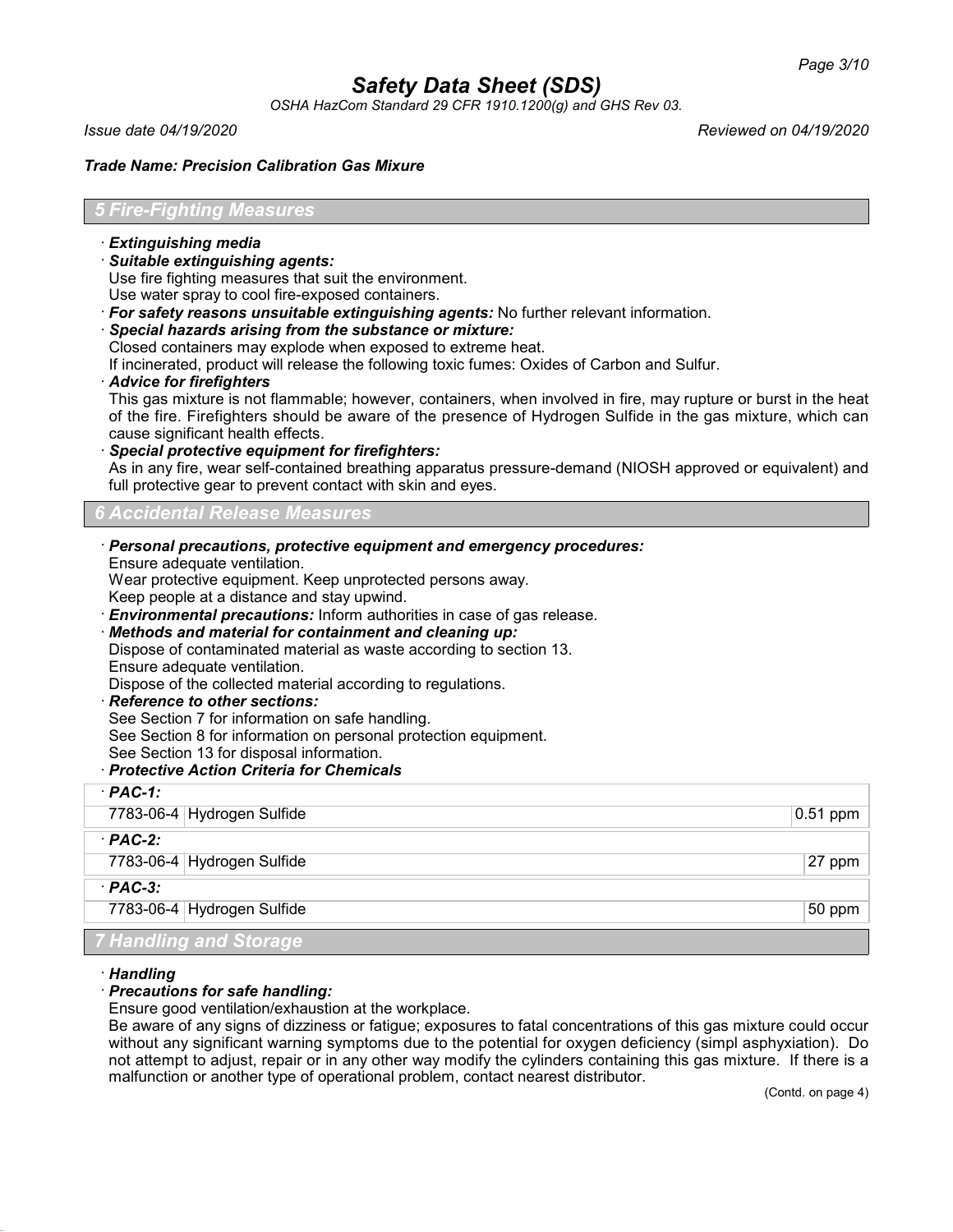*OSHA HazCom Standard 29 CFR 1910.1200(g) and GHS Rev 03.*

*Issue date 04/19/2020 Reviewed on 04/19/2020*

### *Trade Name: Precision Calibration Gas Mixure*

### · *Information about protection against explosions and fires:*

Pressurized container: protect from sunlight and do not expose to temperatures exceeding 50°C, i.e. electric lights. Do not pierce or burn, even after use.

Do not spray on a naked flame or any incandescent material.

Do not cut, grind or weld on container that contains or contained product.

### · *Conditions for safe storage, including any incompatibilities*

Store away from strong oxidizing agents, phosphorous, organic materials, Alkali metals, metal oxides and powdered metals.

### · *Storage*

### · *Requirements to be met by storerooms and receptacles:*

Store in a cool location.

Cylinders should be firmly secured to prevent falling or being knocked over. Cylinders must be protected from the environment, and preferably kept at room temperature. Cylinders should be stored in dry, well-ventilated areas, away from sources of heat, ignition, and direct sunlight. Protect cylinders against against physical damage. Full and empty cylinders should be segregated. Use a "first-in, first-out" inventory system to prevent full containers from being stored for long periods of time.

· *Information about storage in one common storage facility:* Not required.

- · *Further information about storage conditions:* Store in cool, dry conditions in well sealed receptacles.
- · *Specific end use(s):* No further relevant information available.

\* *8 Exposure Controls/Personal Protection*

· *Additional information about design of technical systems:* No further data; see section 7.

### · *Control parameters:*

All ventilation should be designed in accordance with OSHA standard (29 CFR 1910.94). Use mechanical (general) ventilation for storage areas. Use appropriate ventilation as required to keep Exposure Limits in Air below TLV & PEL limits.

· *Components with occupational exposure limits:*

The following constituent is the only constituent of the product which has a PEL, TLV or other recommended exposure limit.

At this time, the remaining constituents have no known exposure limits.

### **124-38-9 Carbon Dioxide**

- PEL Long-term value: 9000 mg/m<sup>3</sup>, 5000 ppm
- REL Short-term value:  $54,000$  mg/m<sup>3</sup>, 30,000 ppm Long-term value:  $9000 \text{ mg/m}^3$ , 5000 ppm
- TLV Short-term value:  $54,000$  mg/m<sup>3</sup>, 30,000 ppm Long-term value: 9000 mg/m<sup>3</sup>, 5000 ppm

· *Additional information:* The lists that were valid during the creation of this SDS were used as basis.

- · *Exposure controls:*
- · *Personal protective equipment*
- · *General protective and hygienic measures:* Keep away from foodstuffs, beverages and feed. Wash hands before breaks and at the end of work.
- · *Breathing equipment:*



Suitable respiratory protective device recommended.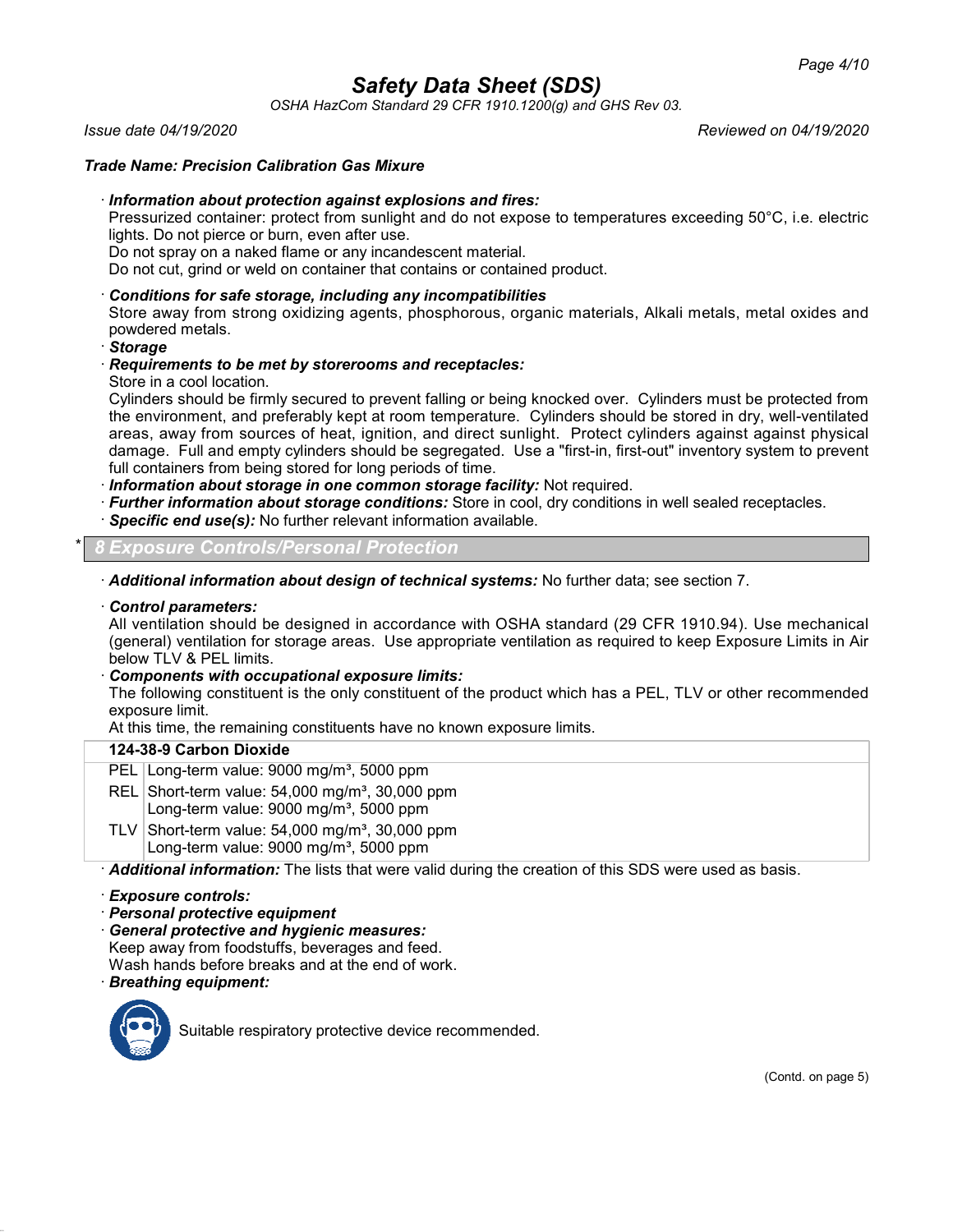*OSHA HazCom Standard 29 CFR 1910.1200(g) and GHS Rev 03.*

### *Issue date 04/19/2020 Reviewed on 04/19/2020*

### *Trade Name: Precision Calibration Gas Mixure*

### · *Protection of hands:*



Protective gloves

### · *Material of gloves:*

The selection of the suitable gloves does not only depend on the material, but also on further marks of quality and varies from manufacturer to manufacturer. As the product is a preparation of several substances, the resistance of the glove material cannot be calculated in advance and has therefore to be checked prior to the application.

### · *Penetration time of glove material:*

The exact break-through time has to be determined and observed by the manufacturer of the protective gloves.

### · *Eye protection:*



Tightly sealed goggles

### \* *9 Physical and Chemical Properties*

| Information on basic physical and chemical properties                                |                                    |  |  |
|--------------------------------------------------------------------------------------|------------------------------------|--|--|
| · General Information                                                                |                                    |  |  |
| · Appearance:                                                                        |                                    |  |  |
| Form:<br>Color:                                                                      | Gaseous                            |  |  |
| · Odor:                                                                              | Clear, colorless<br>Odorless       |  |  |
|                                                                                      | Rotten                             |  |  |
| · Odor threshold:                                                                    | Not determined.                    |  |  |
| · pH-value:                                                                          | Not available                      |  |  |
| $\cdot$ Change in condition<br><b>Melting point/Melting range:</b>                   | Not determined.                    |  |  |
| <b>Boiling point/Boiling range:</b>                                                  | Not determined.                    |  |  |
| · Flash point:                                                                       | None                               |  |  |
| · Flammability (solid, gaseous):                                                     | Product is not flammable.          |  |  |
| · Decomposition temperature:                                                         | Not determined.                    |  |  |
| · Auto igniting:                                                                     | Product is not self-igniting.      |  |  |
| · Danger of explosion:                                                               | Not determined.                    |  |  |
| · Explosion limits:                                                                  |                                    |  |  |
| Lower:                                                                               | Not determined.                    |  |  |
| <b>Upper:</b>                                                                        | Not determined.                    |  |  |
| · Vapor pressure:                                                                    | Not determined.                    |  |  |
| · Density:<br><b>Relative density:</b><br>Vapor density:<br><b>Evaporation rate:</b> | Not determined.<br>Not determined. |  |  |
|                                                                                      | Not applicable.                    |  |  |

(Contd. on page 6)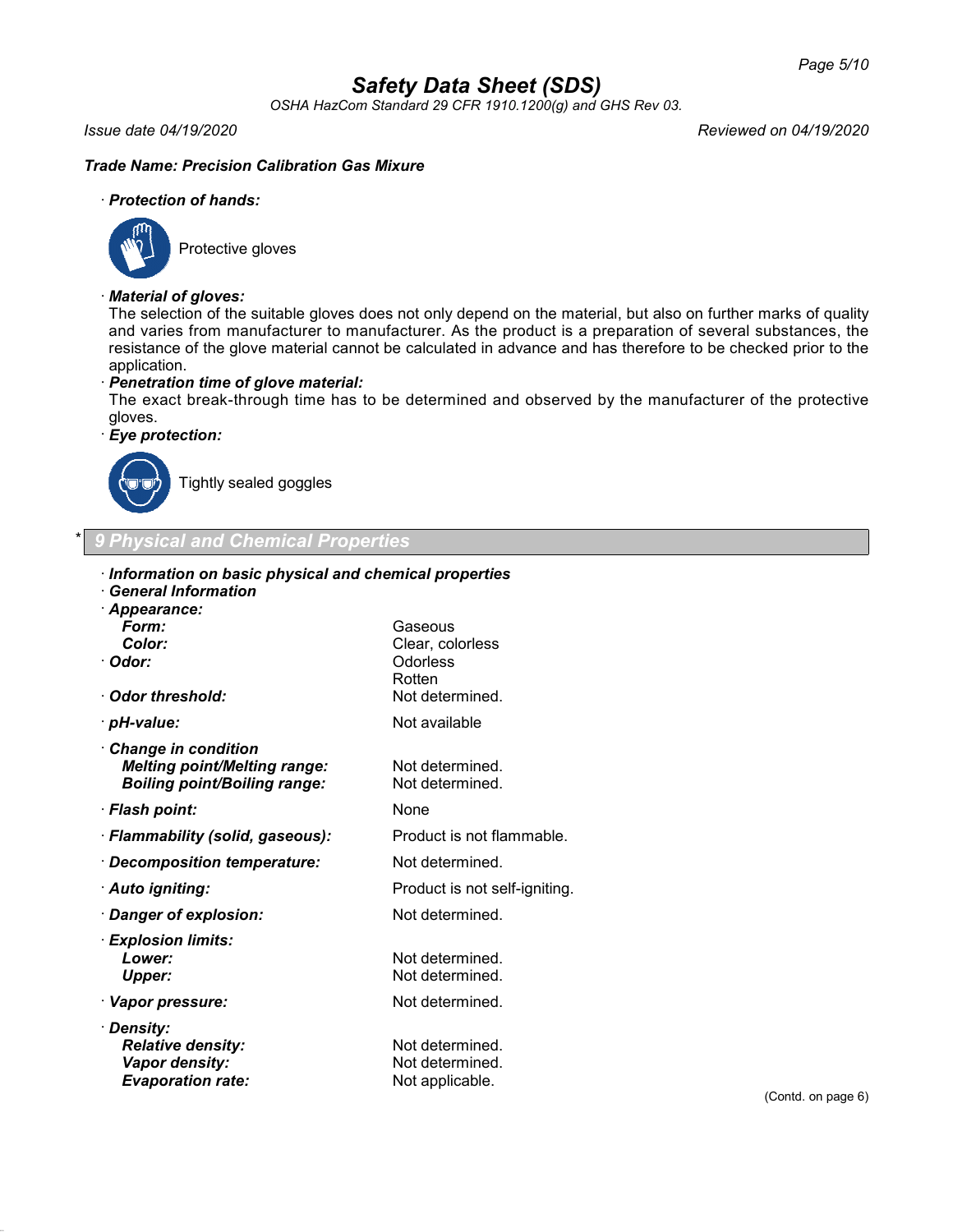*OSHA HazCom Standard 29 CFR 1910.1200(g) and GHS Rev 03.*

*Issue date 04/19/2020 Reviewed on 04/19/2020*

### *Trade Name: Precision Calibration Gas Mixure*

| Solubility in / Miscibility with: |                                   |
|-----------------------------------|-----------------------------------|
| <b>Water:</b>                     | Not miscible or difficult to mix. |

### · *Partition coefficient (n-octanol/water):* Not determined.

| Not determined.                            |
|--------------------------------------------|
| Not determined.                            |
|                                            |
| $0.0\%$                                    |
| No further relevant information available. |
|                                            |

### \* *10 Stability and Reactivity*

· *Reactivity:* No further relevant information available.

- · *Chemical stability:* Stable under normal conditions.
- · *Thermal decomposition / conditions to be avoided:* No decomposition if used according to specifications.
- · *Possibility of hazardous reactions:* No dangerous reactions known.
- · *Conditions to avoid:* No further relevant information available.
- · *Incompatible materials:* No further relevant information available.
- · *Hazardous decomposition products:* Carbon Oxides (COx) and Sulfur Oxides (SOx)

### \* *11 Toxicological Information*

- · *Information on toxicological effects:*
- · *Acute toxicity:*
- · *LD/LC50 values that are relevant for classification:* No data available.
- · *Primary irritant effect:*
- · *On the skin:* No irritating effect.
- · *On the eye:* No irritating effect.
- · *Additional toxicological information:*

The product shows the following dangers according to internally approved calculation methods for preparations:

### · *Carcinogenic categories:*

### · *IARC (International Agency for Research on Cancer):*

Group 1 - Carcinogenic to humans

- Group 2A Probably carcinogenic to humans
- Group 2B Possibly carcinogenic to humans
- Group 3 Not classifiable as to its carcinogenicity to humans
- Group 4 Probably not carcinogenic to humans

None of the ingredients are listed.

### · *NTP (National Toxicology Program):*

None of the ingredients are listed.

### · *OSHA-Ca (Occupational Safety & Health Administration):*

None of the ingredients are listed.

### *12 Ecological Information*

· *Toxicity:*

· *Aquatic toxicity:* No further relevant information available.

· *Persistence and degradability:* No further relevant information available.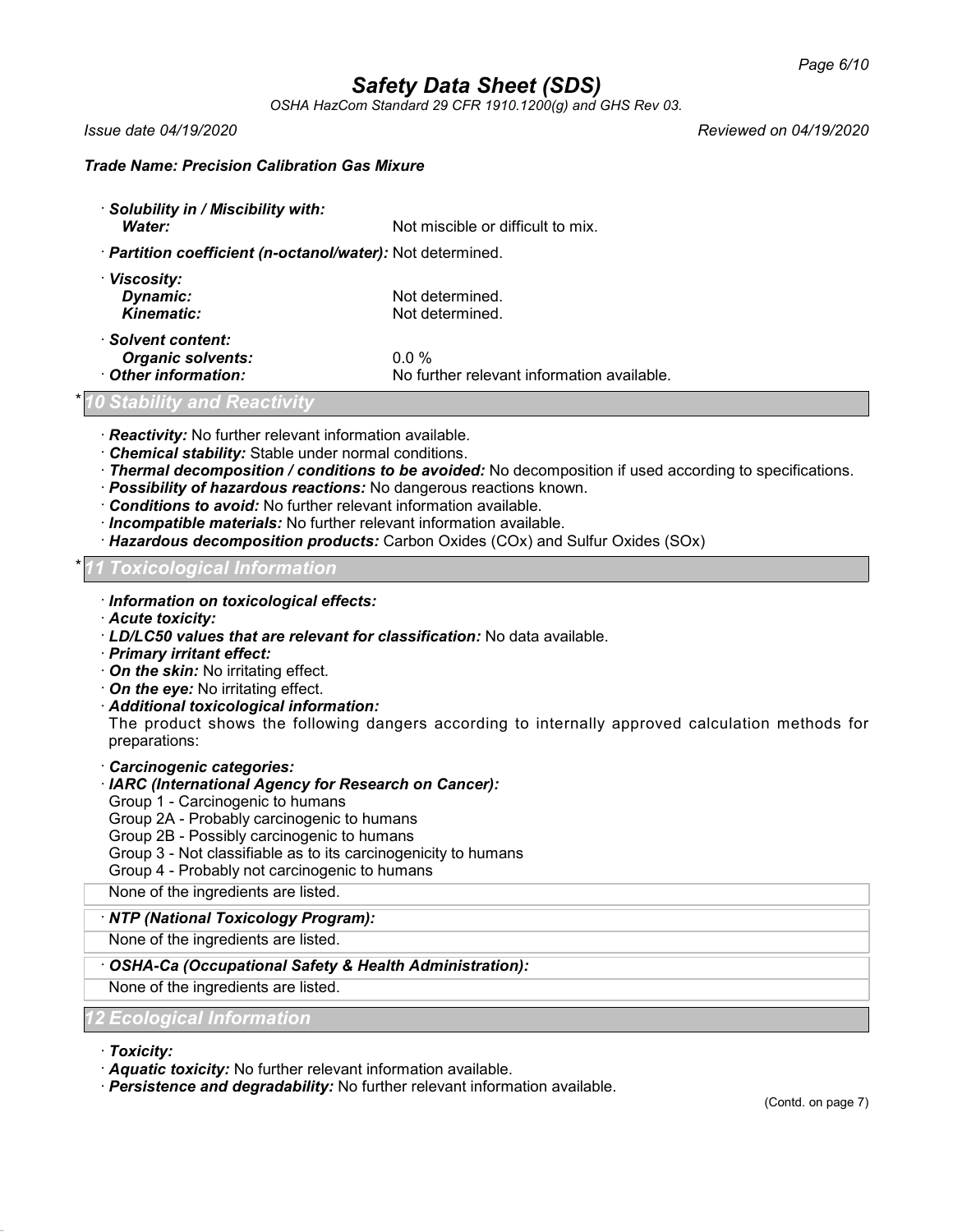*OSHA HazCom Standard 29 CFR 1910.1200(g) and GHS Rev 03.*

*Issue date 04/19/2020 Reviewed on 04/19/2020*

### *Trade Name: Precision Calibration Gas Mixure*

- · *Behavior in environmental systems:*
- · *Bioaccumulative potential:* No further relevant information available.
- · *Mobility in soil:* No further relevant information available.
- · *Additional ecological information:*
- · *General notes:* Generally not hazardous for water.
- · *Results of PBT and vPvB assessment:*
- · *PBT:* Not applicable.
- · *vPvB:* Not applicable.
- · *Other adverse effects:* No further relevant information available.

### \* *13 Disposal Considerations*

### · *Waste treatment methods*

· *Recommendation:*

Release all residual gas pressure in a well ventilated area. Verify cylinder is completely empty (0 PSIG). Remove or cover any hazard labels. Return empty cylinder for recycling.

NOTE: Check with the local waste authority before placing any gas cylinder into waste container for pickup.

- GASCO encourages the consumer to return all cylinders.
- · *Waste disposal key:* The U.S. EPA has not published waste disposal numbers for this product's components.

### · *Uncleaned packaging*

· *Recommendation:* Return cylinder and unused product to supplier.

| <b>14 Transport Information</b>                                                                                                                                            |                                                                                                    |                    |
|----------------------------------------------------------------------------------------------------------------------------------------------------------------------------|----------------------------------------------------------------------------------------------------|--------------------|
| · UN-Number:<br>· DOT, ADR/ADN, IMDG, IATA<br>· UN proper shipping name:<br>$\cdot$ DOT, IATA<br>· ADR/ADN<br>$\cdot$ IMDG<br>· Transport hazard class(es):<br>$\cdot$ DOT | <b>UN1956</b><br>Compressed gas, n.o.s.<br>UN1956 Compressed gas, n.o.s.<br>COMPRESSED GAS, N.O.S. |                    |
| <b>MELAWARER</b>                                                                                                                                                           |                                                                                                    |                    |
| · Class:<br>· Label:                                                                                                                                                       | 2.2<br>2.2                                                                                         |                    |
| · ADR/ADN                                                                                                                                                                  |                                                                                                    |                    |
| · Class:<br>· Label:                                                                                                                                                       | 2.21A<br>2.2                                                                                       | (Contd. on page 8) |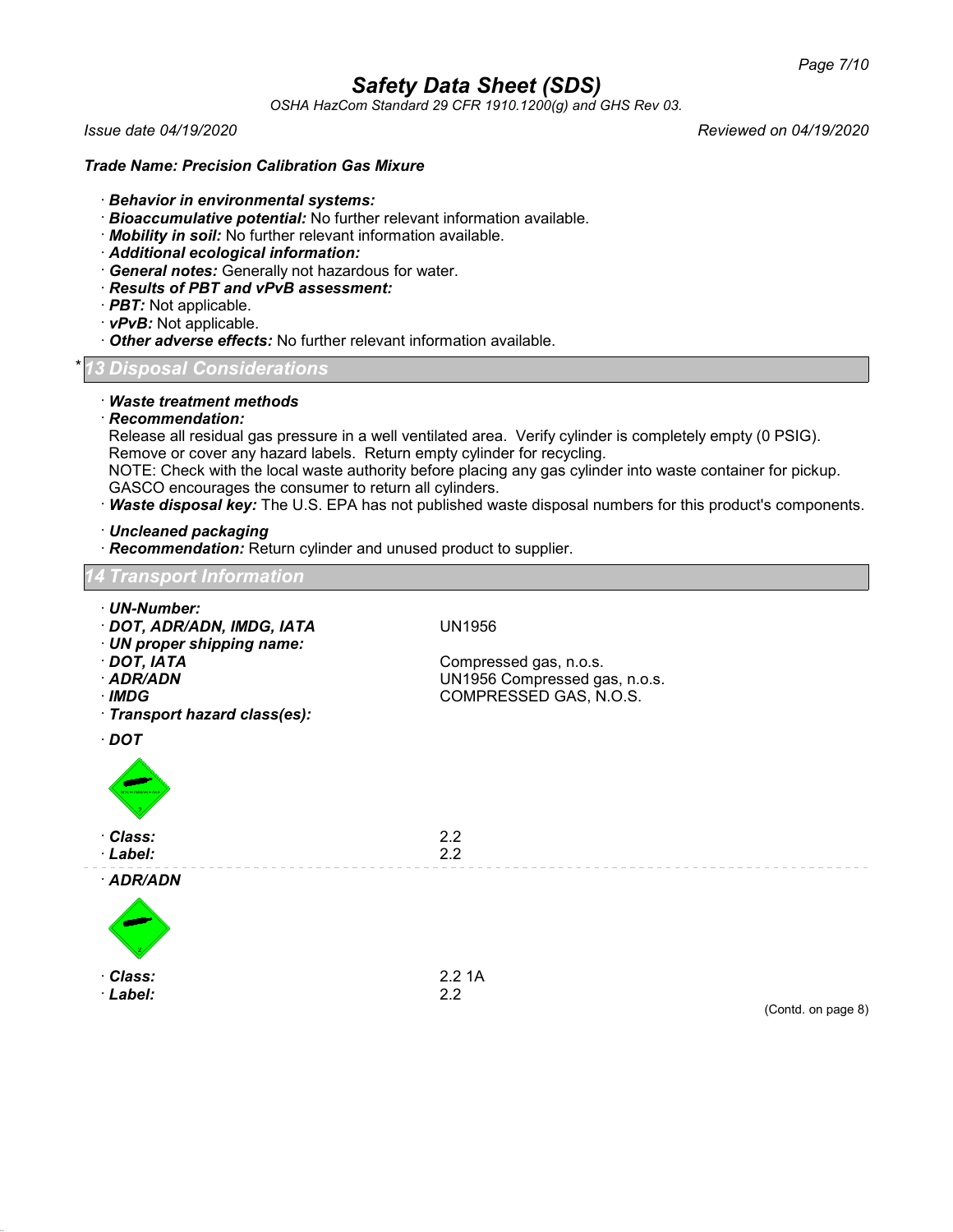*OSHA HazCom Standard 29 CFR 1910.1200(g) and GHS Rev 03.*

*Issue date 04/19/2020 Reviewed on 04/19/2020*

### *Trade Name: Precision Calibration Gas Mixure*

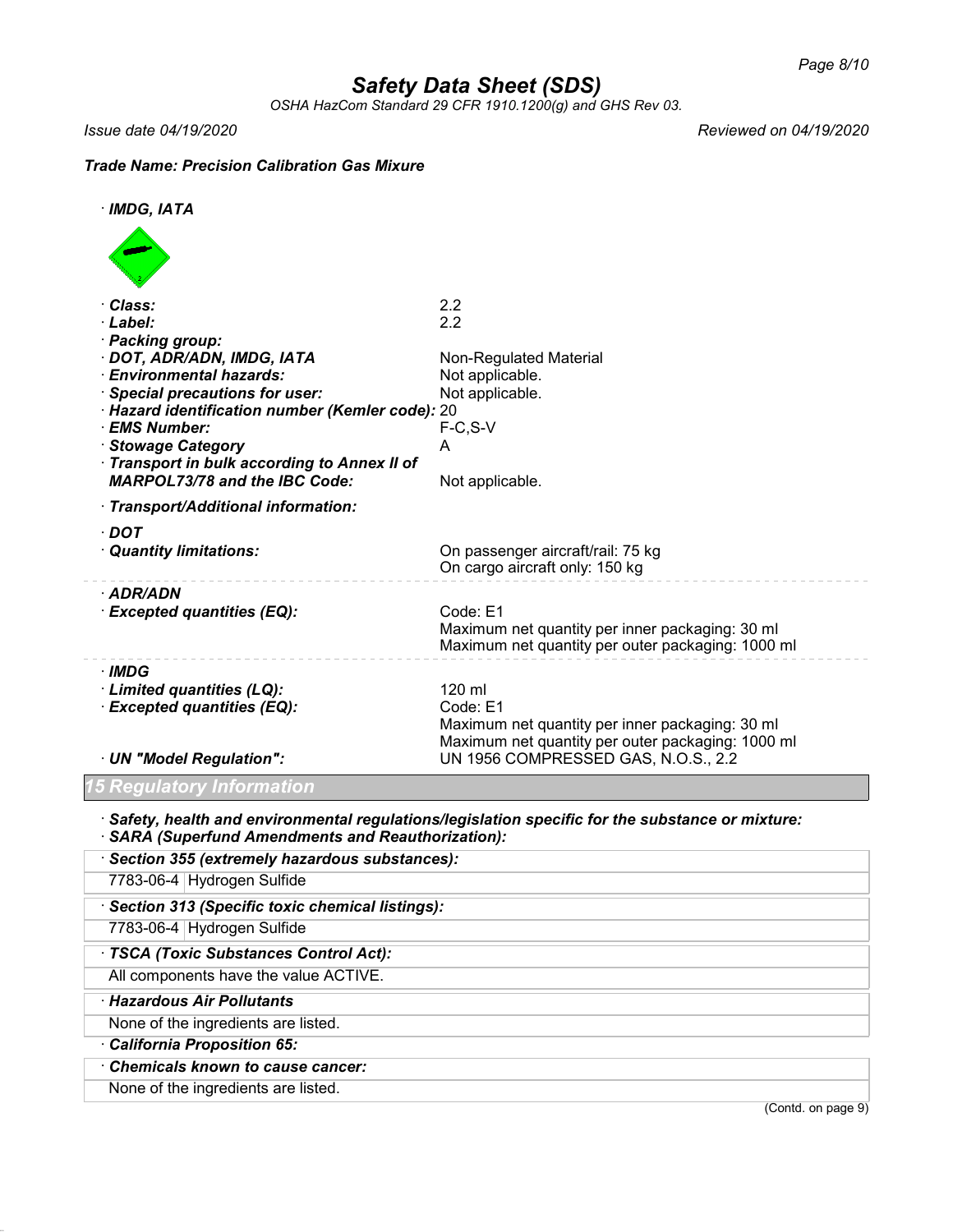*OSHA HazCom Standard 29 CFR 1910.1200(g) and GHS Rev 03.*

*Issue date 04/19/2020 Reviewed on 04/19/2020*

### *Trade Name: Precision Calibration Gas Mixure*

| Chemicals known to cause reproductive toxicity for females:         |    |
|---------------------------------------------------------------------|----|
| None of the ingredients are listed.                                 |    |
| Chemicals known to cause reproductive toxicity for males:           |    |
| None of the ingredients are listed.                                 |    |
| Chemicals known to cause developmental toxicity:                    |    |
| None of the ingredients are listed.                                 |    |
| · New Jersey Right-to-Know List:                                    |    |
| All ingredients are listed.                                         |    |
| · New Jersey Special Hazardous Substance List:                      |    |
| 7783-06-4 Hydrogen Sulfide                                          | F4 |
| · Pennsylvania Right-to-Know List:                                  |    |
| All ingredients are listed.                                         |    |
| · Pennsylvania Special Hazardous Substance List:                    |    |
| 7783-06-4 Hydrogen Sulfide                                          | E  |
| Carcinogenic categories:                                            |    |
| <b>EPA (Environmental Protection Agency):</b>                       |    |
| 7783-06-4 Hydrogen Sulfide                                          | I  |
| TLV (Threshold Limit Value established by ACGIH):                   |    |
| None of the ingredients are listed.                                 |    |
| · NIOSH-Ca (National Institute for Occupational Safety and Health): |    |

None of the ingredients are listed.

### · *GHS label elements*

The product is classified and labeled according to the Globally Harmonized System (GHS).

· *Hazard pictograms:*



### · *Signal word:* Warning

### · *Hazard statements:*

H280 Contains gas under pressure; may explode if heated.

H332 Harmful if inhaled.

May displace oxygen and cause rapid suffocation.

# · *Precautionary statements:*

P261 Avoid breathing dust/fume/gas/mist/vapors/spray.<br>P271 Use only outdoors or in a well-ventilated area.

Use only outdoors or in a well-ventilated area.

P304+P340 IF INHALED: Remove person to fresh air and keep comfortable for breathing.

P312 Call a poison center/doctor if you feel unwell.

P410+P403 Protect from sunlight. Store in a well-ventilated place.

### · *National regulations:*

None of the ingredients are listed.

· *Chemical safety assessment:* A Chemical Safety Assessment has not been carried out.